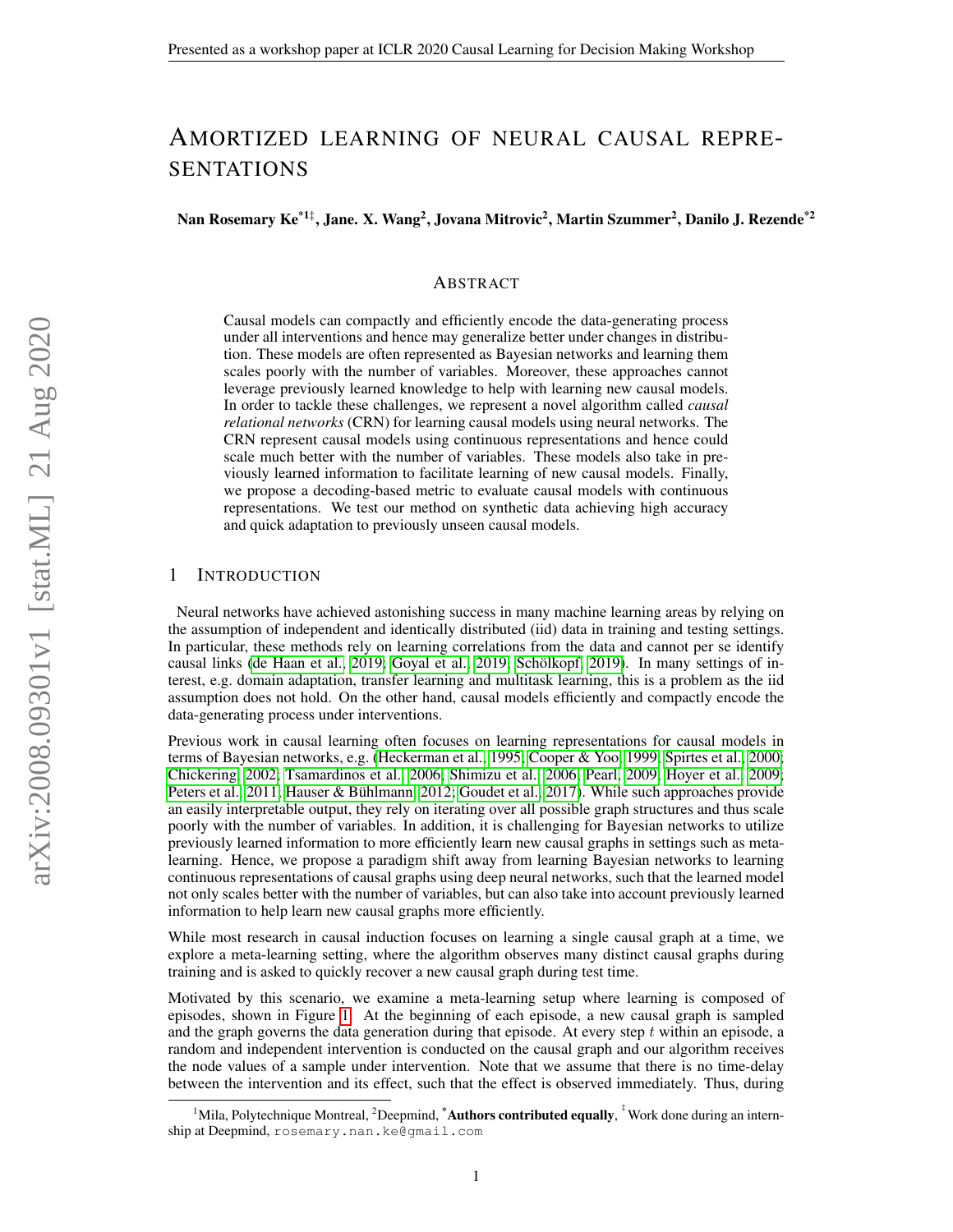an episode of length  $k$  our algorithm observes  $k$  samples from the underlying causal graph and each under a different interventions. To facilitate learning, we ask our model to predict outcomes of interventions at every step. Note that this is different from the meta-learning setups in [Bengio et al.](#page-7-8) [\(2019\)](#page-7-8); [Ke et al.](#page-7-9) [\(2019\)](#page-7-9). In their setting, there is a single causal graph across different episodes and in our setting, there is a distinct causal graph for each episode and hence our algorithm observes many different causal graphs. In order to enable learning of causal graphs in this setup, we propose a novel neural network architecture that efficiently learns to encode causal graphs in a compact, continuous representation. When learning causal graphs explicitly as discrete structures, it is straightforward to



<span id="page-1-0"></span>Figure 1: Meta-learning task setup, showing an example with  $k$  training episodes and  $m$  test episodes. At the beginning of episode i (for  $i < k$ ), a new causal graph  $G_i$  that governs the data generating process for that episode is sampled. Both the structure and the conditionals of the causal graph are resampled per episode. The structure of the graph can be represented using an adjacency matrix. This is followed by k random and independent interventions (represented by the hammer) on the causal graph  $G_i$ . The model observes one sample per intervention and k samples in total for an episode, and then evaluated on unseen causal graphs at test time.

evaluate accuracy by counting how many of the inferred edges match the ground truth. Our implicit, continuous representation of a causal graph cannot be directly be compared against the ground truth. One possibility is to compare the predictions of node values under all possible interventions, rather than comparing the edge structure. Unfortunately, comparing node predictions scales poorly and would be prohibitively expensive even for medium-sized graphs. Therefore, we instead learn a decoder from the continuous representation into a graph, and then measure its edge accuracy. Our key contributions can be summarized as follows:

- We introduce a novel framework for learning to learn causal discovery models using continuous representations via unsupervised losses.
- This novel framework that can take in previously learned information to facilitate learning of new causal graphs.
- We introduce a decoding metric to evaluate causal models with continuous representations.

## 2 RELATED WORK

Most approaches to causal induction are focuses on learning a single causal graph and can not easily adapt to the meta-learning setting. For a comprehensive review on most of these methods, please refer to [Heinze-Deml et al.](#page-7-10) [\(2018\)](#page-7-10). We will focus our discussions on causal induction methods that explores a meta-learning setting.

The works of [Bengio et al.](#page-7-8) [\(2019\)](#page-7-8) and [Ke et al.](#page-7-9) [\(2019\)](#page-7-9) explore a meta-learning setting for causal induction from interventional data. However, their setting is different in that there is a single underlying causal model across the different episodes for both training and test. In our setting, there is a distinct causal model per episode and hence the algorithm observes many different causal models during training and the model is asked to recover unseen causal models during test. The work of [Nair et al.](#page-8-6) [\(2019\)](#page-8-6) uses a meta-learning setup similar to ours, however, their model is provided a supervised signal from the groundtruth graph during training, whereas ours can infer the causal structure from an unsupervised learning signal. Most similar to our work, [\(Dasgupta et al., 2019\)](#page-7-11) uses meta-learning to learn to make predictions under interventions that suggest (but do not prove) that some causal reasoning is occurring. However, their approach does not induce a causal graph, neither explicitly nor via a decoding, thus it cannot be used for general causal discovery, but rather is more focused on the reinforcement learning setting.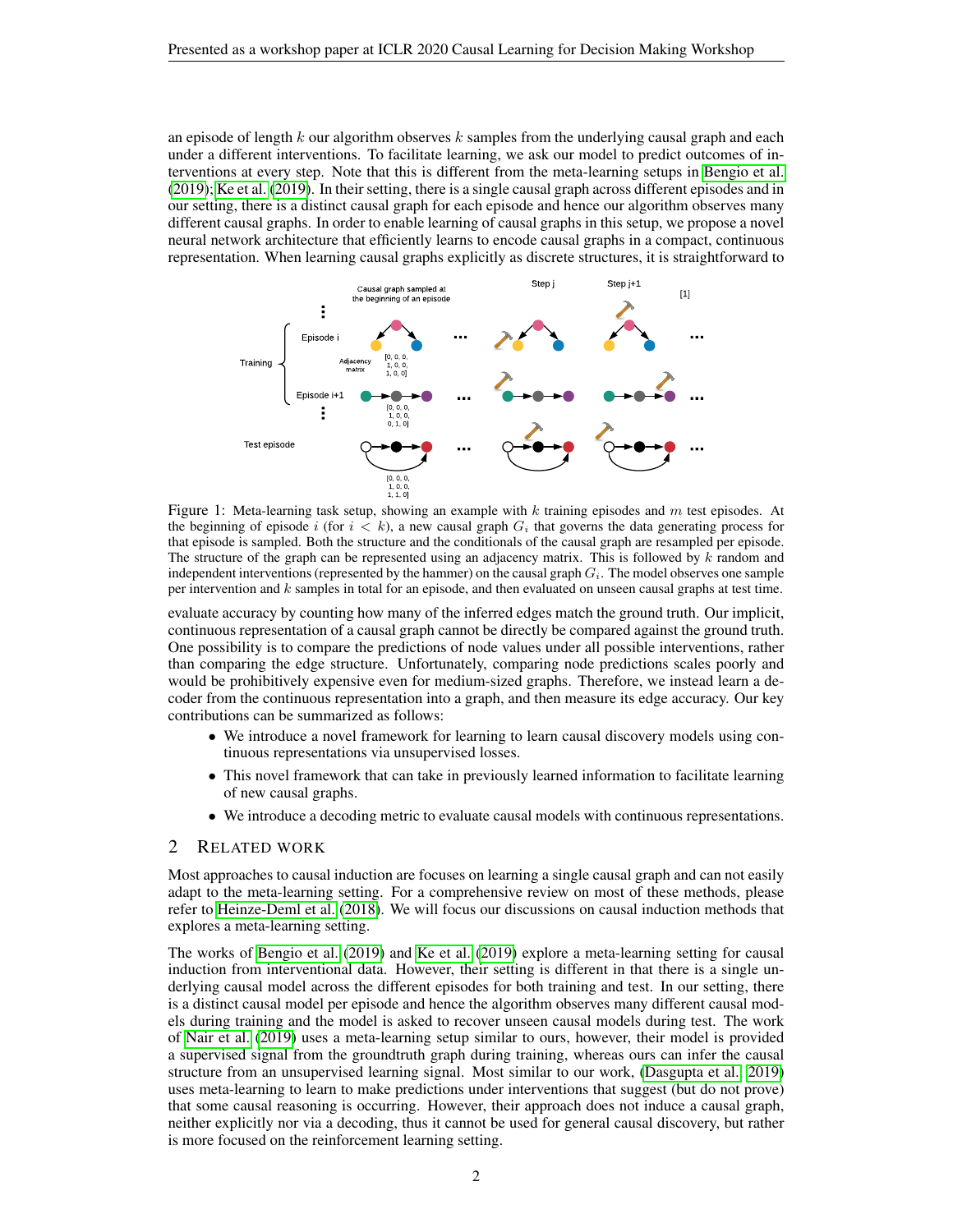# 3 CAUSAL RELATIONAL NETWORKS

We propose a general framework for learning causal models from interventional data by leveraging the power of neural networks. Unlike most previous methods that learn Bayesian network structure, we employ continuous representations to represent causal graphs. Furthermore, we train our model on many distinct causal graphs which allows it to learn new causal graphs very quickly. In order to evaluate the effectiveness of our method, we measure the ability of our model to predict the outcome of interventions as well as decode the structure of the underlying causal Bayesian network.

#### 3.1 PROBLEM FORMULATION

We propose a meta-learning setup to learn causal graphs. As shown in Figure [1,](#page-1-0) training occurs in episodes, with a distinct ground-truth causal graph that governs the data generation for the duration of each episode. Episodes have a fixed length k. At the beginning of each episode, we first draw a new causal graph G, followed by generating one sample for a random intervention for a total of  $k$  samples per episode. The resulting intervention samples  $x$  along with the index of the intervened variable are fed into the model sequentially. Note that there is no time-delay between the intervention and its effects, such that all effects are observed immediately. The model is asked to predict the intervention outcome and hence learning the causal relationships between variables. For a detailed description, please refer to Section [3.2.](#page-2-0)

To evaluate the performance of our model, we cannot directly compare the inferred graph structure to the ground truth, as is usually done when learning Bayesian networks. We have continuous representations that implicitly encode the underlying causal graph. Given that evaluating the predictions under all possible interventions does not scale to large graphs and state spaces, we propose to use a decoding-based evaluation metric for continuous representations of causal graphs, similar to [\(Gre](#page-7-12)[gor et al., 2019\)](#page-7-12). Specifically, we propose to evaluate if the discrete graph structure can be decoded from the continuous representation by training a neural network decoder. Thus, at every time step  $t$ , we feed the hidden state of our model into a decoder trained to output the right causal graph. Note that we do not pass gradients from the ground-truth supervision signal back into the decoder.

#### <span id="page-2-0"></span>3.2 MODEL DESCRIPTION

Our tasks contains sequence data and hence a natural choice of model would be sequence models such as recurrent neural networks (RNNs). However, after some experimentation, we found that it is difficult for vanilla RNN models such as LSTM [\(Hochreiter &](#page-7-13) [Schmidhuber, 1997\)](#page-7-13) to model causal relationships, shown in Section [4.2.1.](#page-5-0) Hence, we propose a new architecture named *causal relational networks* that can better model causal relationships. The model comprises three modules shown in Figure [2.](#page-2-1)

- 1. The *attentive relational model* models the observed data through a latent representation and serves to preserve the relationship between variables.
- 2. The *sequence model* computes the belief state at every step  $t$ , such that the belief state at  $t$  models the available information up to  $t$ .
- 3. The *graph decoder* outputs the estimated adjacency matrix of the underlying causal graph.



<span id="page-2-1"></span>Figure 2: Causal relational model with all components: *attentive relational model* that models the data and serves to preserve the relationship between variables; the *sequence model* accumulates information through time and the *graph decoder* decodes the graph from the sequence model.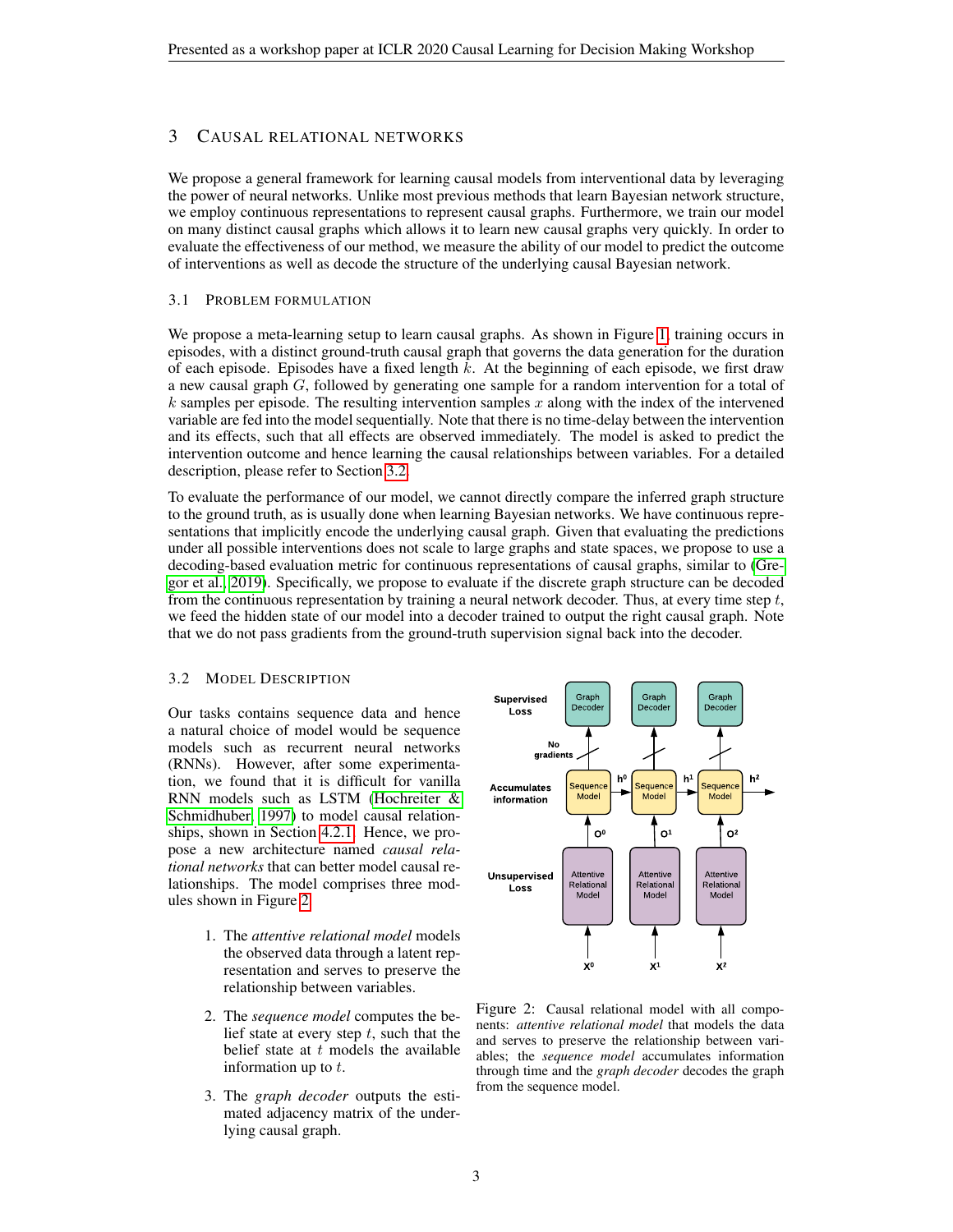As in a meta-learning setup, training is divided into episodes. Each episode begins with sampling a new causal graph. Data from each episode is sampled from the same causal graph. The samples are read as a sequence as shown in Figure [2.](#page-2-1) Note that the data is not time-series data, since there is no time-delay between interventions and effects from it. For a causal graph of size  $n$ , at each time step, one sample vector of size  $n$  along with the intervention information is passed into the model.

Attentive Relational Model. A natural choice for encoding the input would be to use a monolithic fully connected encoder with a sequence model (such as a LSTM). However, in our experiments (in section [4.2.1\)](#page-5-0), we observed such monolithic model does not manage to learn the causal relationships between variables. To tackle this, we propose a novel relational network architecture inspired by the relational networks used in [\(Ke et al., 2019\)](#page-7-9). This architecture is trained with unsupervised learning. In particular, the model can more appropriately models causal relationships between variables because it is trained to predict, given a particular variable in the sample, the value of all other variables.

Within an episode, let  $x_0^t, x_1^t, ..., x_n^t$  denote a particular sample from the causal graph under an intervention at time  $t$ ,  $x_0^t$  denote the index of the intervened variable and  $x_i^t$  denote value of the *i*-th variable in the t-th sample. For every variable, we instantiate a feedforward neural network that takes the values of this variable as input. Note that there are  $n$  MLPs in the model that are identical in shape but do not share parameters (see Figure [3\)](#page-3-0). The task of each MLP is to predict the value of the remaining variables (i.e. output size  $n - 1$ ). Specifically, let  $f_k$  be the MLP that takes as input  $x_i^t$  and attempts to predict all  $x_k^t$ , such that  $k \neq i$ , i.e.  $x_0, x_1, ... x_{k,k\neq i} = f_k(x_i)$  and hence, there are  $n - 1$  predictions of each variable  $x_i^t$ .

We we augment our architecture with an attention model, based on the intuition that a variable can better predict its direct parents or children (in comparison with unconnected or distantly connected variables). The attention model can learn how well variable  $i$  can predict variable  $j$ . Thus, for a given variable  $x_i^t$ , the MLP returns  $n-1$  predictions (for all  $x_{k,k\neq i}$ ), which are fed into the *attention MLP* (see Figure [3\)](#page-3-0). This then outputs attention weight  $w_{i,k}^t$ , with k denoting the prediction of variable  $X_i^t$  from  $f_k$ . Next, we use the attention weights to compute the intermediate prediction  $O_i^t$ , where this prediction is being passed through a MLP, where it outputs the final predictions of the variable  $X_i^t$ . Taking all of this together, the MLPs together with the attention weight encode the relationship between a single variable and the rest of the causal graph. The output for the autoencoder predicts the sample from the intervention distribution  $\bar{X}_0^t, ..., \bar{X}_{n-1}^t$ . Note that the model ignores the prediction for the variable that has been intervened upon, since that variable doesn't give us information about the underlying causal graph.

Sequence model. We use a simple sequence model to accumulate information produced by the encoder and update the belief state of the model. In fact, in our setup, we use a simple cumulative summation operator with no learned parameter, the se-



<span id="page-3-0"></span>Figure 3: The attentive relational model for inputs with 3 variables. The 3 distinct input MLP takes in each variable  $x_i^t$  of the inputs separately and outputs all other variables  $x_k^t$ , where  $k \neq i$ . The variables that are direct parents or child of the predicted variable would be able to better predict the variable. Hence, the attention MLP computes a weight based on how well  $x_i$  can predict  $x_k$ and summarize them into the immediate output  $O<sup>t</sup>$ , which is then passed to the sequence model. The attentive relational model receives an unsupervised loss based on its ability to predict each variable.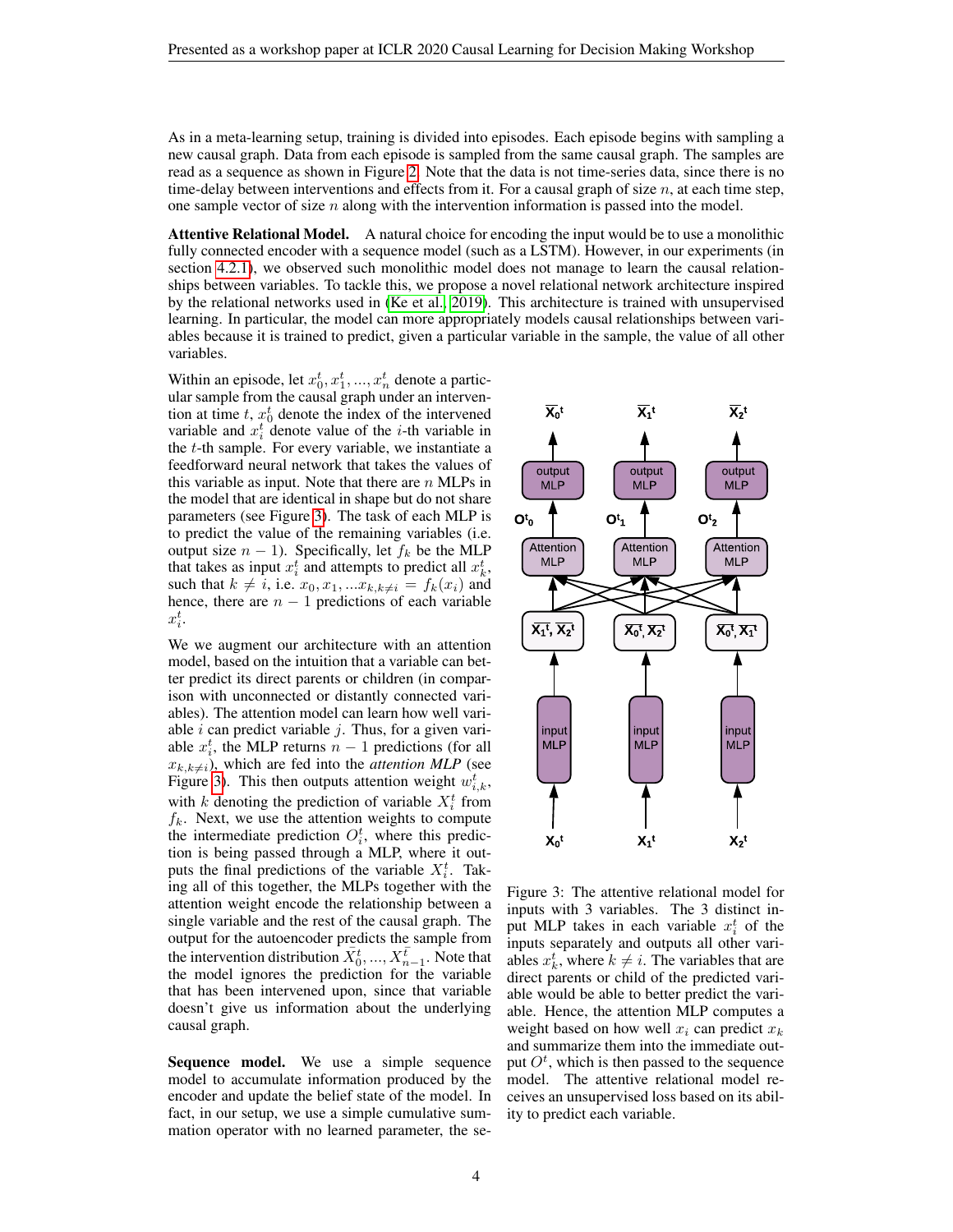quence model simply adds current information to already accumulated information. The sequence model at time t takes the immediate output  $O<sup>t</sup>$  from the attentive relational model and add it to the hidden state of the sequence model. Then the hidden state  $h<sup>t</sup>$  of the sequence model at time t is updated as  $h^t = h^{t-1} + O^t$ . This simple additive update guarantees that the final representation  $h<sup>t</sup>$  is invariant with respect to permutations in the order of presentation of the data points. A more complex recurrent model, such as LSTM ([\(Hochreiter & Schmidhuber, 1997\)](#page-7-13)), could also be used but it is not trivial to preserve permutation invariance in this case.

**Graph decoder.** Having computed the hidden state  $h<sup>t</sup>$  of the sequence model, we use a LSTM [\(Hochreiter & Schmidhuber, 1997\)](#page-7-13) to decode the structure of the causal graph. The structure of the causal graph is presented as a flattened adjacency matrix (a sequence), and the graph decoder is trained to predict the adjacency matrix conditioned on hidden state  $h_t$  from the sequence model. The model is trained using teacher forcing during training and free-running for evaluation. We also ensure that no gradient with supervision signal are passed back into the sequence model.

#### 4 EXPERIMENTAL SETUP AND RESULTS

Our experiments aim to evaluate our proposed method for causal discovery in a meta-learning setting. We study our proposed method for causal induction on synthetic data and we perform experiments to answer the following questions:

- Q1. How well can our proposed method recover causal structures?
- Q2. Can our model leverage previously learned information to more efficiently recover causal structures?
- Q3. Does the structured relational autoencoder help to extract causal relationships?
- Q4. Does the accuracy of the decoder reflect the model's ability to recover causal structures?
- Q5. How much would supervision signal improve the results?

#### 4.1 SYNTHETIC DATASET

We explore the setting of binary Bayesian networks with all variables observed. We focus on this setting as a proof of concept for our methodology; extensions to categorical Bayesian networks are straightforward. Intuitively, the causal graphs can be thought of as a soft random Boolean network that is a combination of AND and OR gates, which is motivated by discrete variables combined by  $\prod_i p(X_i = x_i \mid x_{\leq i}, w_i)$  is formulated as follows, noisy AND and OR gates. More formally, the ground-truth model defined a joint  $p(X = x)$ 

$$
p(X_i = x_i \mid x_{< i}, w_i) = \text{sigmoid}\left[w_i \beta\left(\sum_{j < i} U_{j,i} M_{j,i} x_j + b_i\right)\right],\tag{1}
$$

where  $w_i \in \{0, 1\}$  is an intervention mask sampled randomly  $(w_i = 0$  corresponds to an intervention replacing the node distribution by an uniform distribution),  $U_{i,j} \in \{-1,1\}$  is the coupling potential,  $b_i \in \{1 - \sum_{j < i} M_{ji}, \sum_{j < i} M_{ji} - 1\}$  is an integer potential bias,  $M_{i,j} \in \{0, 1\}$  is the connectivity mask representing the Bayesian net causal graph, and  $\beta = 5$  is a concentration parameter. This model simulates a Bayesian network over binary variables with randomized interventions. It can be thought of as a soft random Boolean network. For the ease of sampling, we restrict the ground-truth model to a directed acylic graph (DAG). We have fixed the number of variables in the graph to 5 for the experiments.

Identifiability In our setting, all variables are observed, such that there are no latent confounders. All interventions are random selected and are independent and all interventions are hard interventions. It has been shown in [\(Eberhardt et al., 2012\)](#page-7-14) that the true causal graph is identifiable in principle under our setting.

We perform the same hyper-parameter search for our baselines as well as our model. We use a batch size of 8, learning rate of 0.0002, all models are trained with the Adam optimizer [\(Kingma & Ba,](#page-7-15)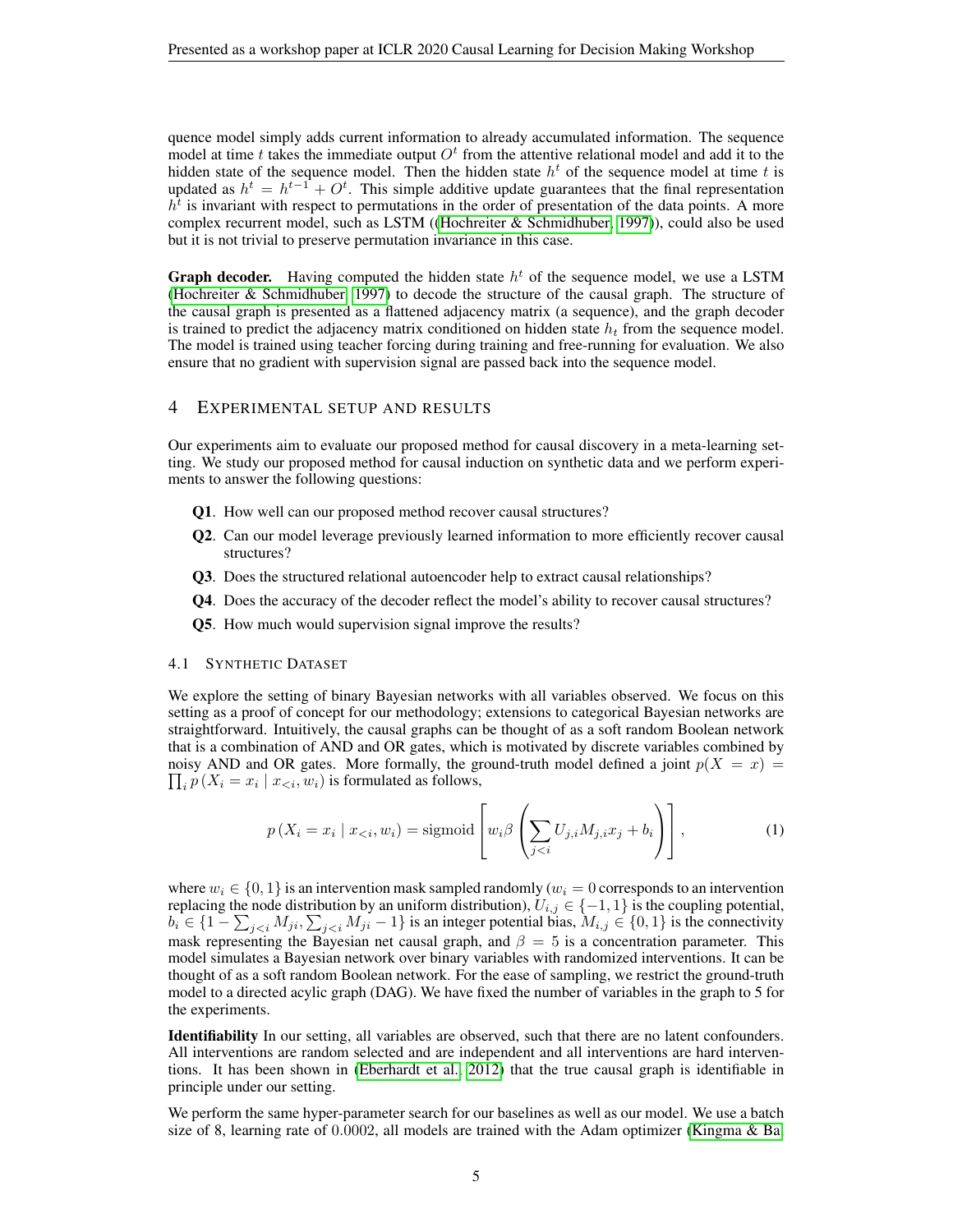

<span id="page-5-1"></span>Figure 4: Accuracy for edge probability over the course of the episode, binned by different stages of training, for a) our causal relational network (CRN) model, and b) CRN with supervised graph learning. The X-axis represents step within an episode and the colour-coded curves represent different stages of training.

[2014\)](#page-7-15) for 20000 iterations. For the attentive relational model, we set the (encoder) MLP to have 2 hidden layers of size 128 and 64 with a ReLU [\(Nair & Hinton, 2010\)](#page-8-7) in between. The relational encoder final output size is 64. The graph decoder LSTM has a hidden state size of 128.

Evaluation metrics We evaluate our model on the accuracy of the decoded graph with respect to the ground-truth graph. The accuracy is defined to be the percentage of decoded edges that align with the ground-truth edge. The edge is said to be aligned with the ground-truth edge if both of the *argmax* of the Bernoulli distribution over the learned edge and the ground-truth edge matches.

# 4.2 EXPERIMENTAL RESULTS

Q1. Recovering causal structure. As a distinct causal graph is sampled at the beginning of each episode, the edge accuracy for the models should naturally improve across the course of an episode, for different stages of training. The model has learned to extract information about the causal graph structure from intervention samples, reflected in the improvements in edge accuracy as the model observes more intervention data from the causal graph. In the beginning of the episode, the model only knows the underlying causal graph is a DAG. As the model observes more intervention samples from the same graph, it can quickly infer underlying causal graph. As shown in Figure [4a](#page-5-1), towards the end of training (yellow curve), our model achieves 90% in edge accuracy just after seeing 100 samples from the new graph.

Q2. Leveraging previously learned information. Shown in Figure [4a](#page-5-1), our model quickly learned to leverage previously learned information to more efficiently learn new causal models. In fact, the model quickly learns that the underlying causal graph is a DAG and hence achieving over  $60\%$ accuracy even at the beginning of each episode. The model then learns to decode the true causal graph from intervention samples throughout training, this is reflected in the improvement in edge accuracy during the episode throughout the training process.

# <span id="page-5-0"></span>4.2.1 BASELINE MODELS

There are 3 main components to our model as shown in Figure [2.](#page-2-1) First, we evaluate if the *attentive relational model* is necessary to capture causal relationships. Hence, we evaluate against a monolitic baseline model such as a fully-connected MLP, this then forms our LSTM baseline model. We then evaluate the amount of performance gain the model could achieve by receiving *supervision signal* from our graph decoder. Lastly, in order to verify that the information for the conditional *graph decoder* for decoding the graph is indeed contained in our model, we compare the performance of our model to one with zero information in its input to the graph decoder. The sequence model that accumulates information across time is fairly straightforward and hence we have not performed comparisons against this component.

LSTM baseline. Our model uses a relatively sophisticated relational network to extract information in the input. In order to verify the necessity of this component, we compare our encoder to a LSTM with naive fully connected feed-forward neural network (MLP). For simplicity, we call this the LSTM baseline. For this baseline, we no longer need an autoencoder to process the input, as the autoencoder could just be an identity model. As there are no autoencoder (with its own decoder), the baseline is missing the unsupervised learning signal. To compensate for this, we pass the gradients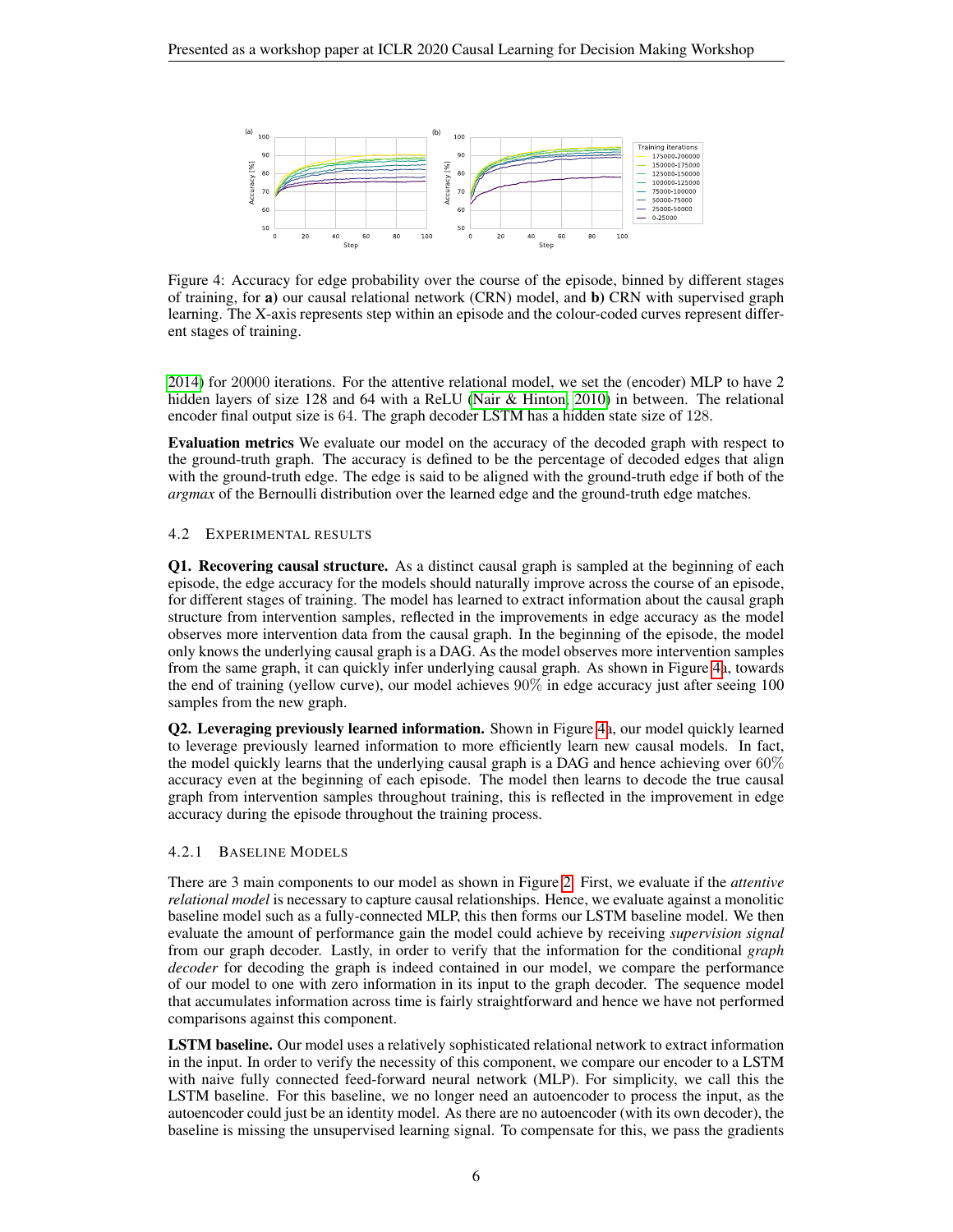

<span id="page-6-0"></span>Figure 5: Comparing performance for all models. a) Accuracy of edge prediction after seeing the entire episode of samples, over the course of training. b) Edge accuracy over the course of the episode, averaged over 50 episodes at the end of training. c) Predicted causal graph (adjacency matrix format) vs. ground-truth graph for the (upper) LSTM baseline and (lower) CRN. d) Histogram of predicted edge weights at end of episode for ground-truth edges of weight  $= 1$  vs. weight  $= 0$ , CRN model. CRN = Causal relational network; zero belief = belief state set to 0.

from the supervised graph decoder to the MLP encoder. The baseline model has an easier job, since it could learn directly from supervision signal.

Q3. Is the relational autoencoder necessary? Interestingly, as shown in Figure [5,](#page-6-0) though the baseline model has an easier task, the edge prediction accuracy is only around 70% throughout training as compared to the 90% reached by our model as shown in Figure [5.](#page-6-0) The baseline model neither learns within an episode (as it observes more samples), nor does it learn with more training.

Q4. Does the accuracy of the decoder reflect the model's ability to recover causal structures? Next, we verify that the belief state in our model contains useful information for decoding the structured causal graph. This baseline uses the same relational encoder-decoder and graph decoder from our original model; the only difference is that the belief state is set to zero. If this baseline could also learn to decode the structured causal graph, it would indicate that it was not the information in the belief state that helped to decode the structured causal graph, it was rather the graph decoder itself. Figure [5](#page-6-0) shows that the decoder was not in fact able to decode the causal graph structure. The accuracy remains around and below 60% throughout training, compared to the 90% that our model achieved at the end of training (Figure [4a](#page-5-1)), indicating that the belief state was crucial to decoding the causal graph.

Q5. Supervised graph learning. We next evaluate the amount of performance gain the model gets by receiving supervision signal from the graph decoder. This is achieved by removing the stop gradient from the belief state that is passed in as inputs to the graph decoder. The results are shown in Figure [4b](#page-5-1). The model with supervision signal achieved  $95\%$  accuracy as compared to the  $90\%$ achieved by the unsupervised model.

# 5 CONCLUSION

In this paper, we presented a new framework for learning and evaluating learned causal models using neural networks. In particular, we have introduced a novel neural architecture *causal relational networks*, and proposed to use a decoding-based metric for evaluation. We have tested our methodology on synthetic data and have shown that it can accurately learn causal structures. Furthermore, we have shown that causal relational networks can very quickly learn new causal models.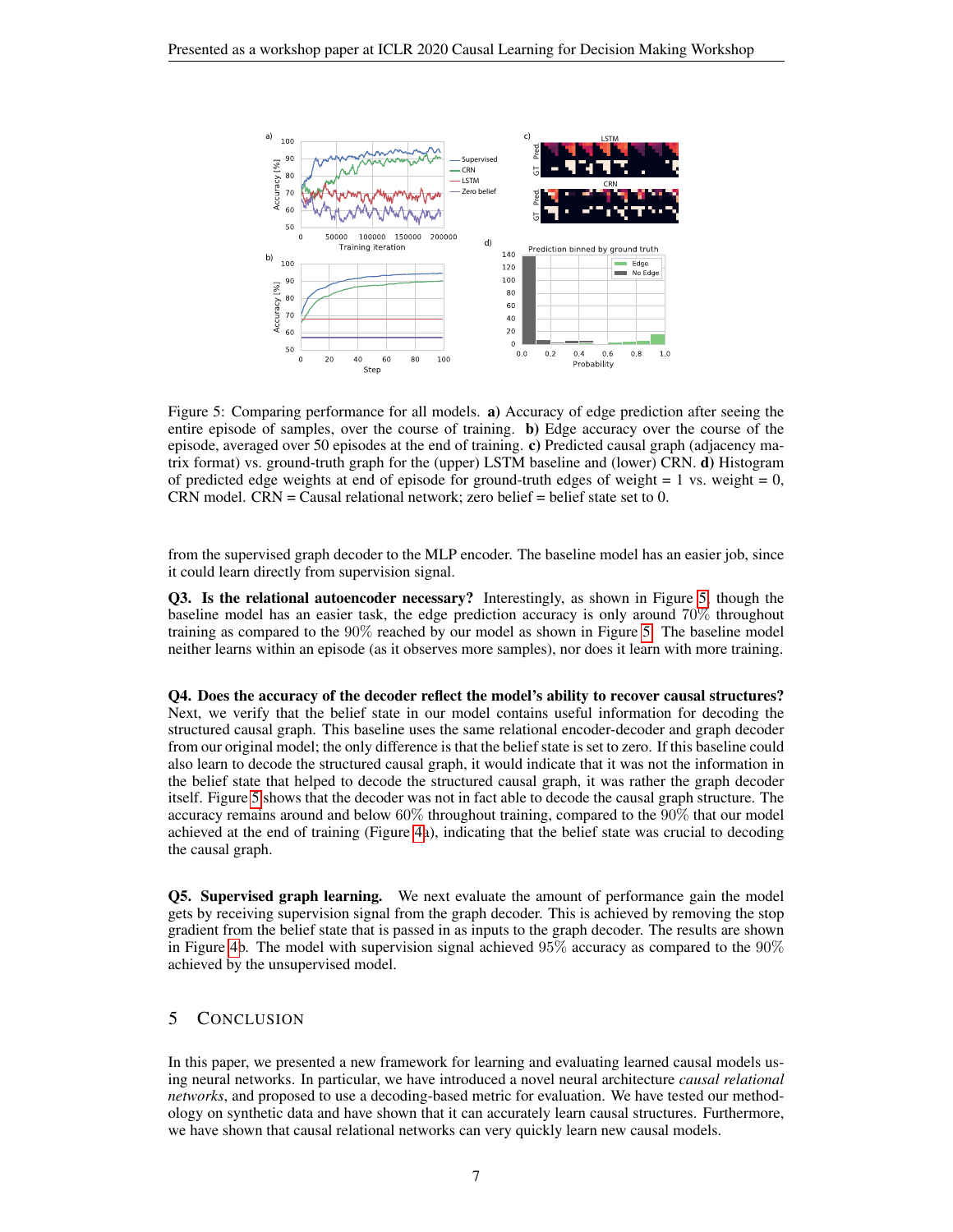### 6 ACKNOWLEDGEMENTS

The authors would like to thank Theophane Weber, Lars Buesing, Silvia Chiappa, Charles Blundell, Anirudh Goyal, Olexa Bilaniuk and Alex Lamb for their useful feedback and discussions.

#### **REFERENCES**

- <span id="page-7-8"></span>Yoshua Bengio, Tristan Deleu, Nasim Rahaman, Rosemary Ke, Sebastien Lachapelle, Olexa Bila- ´ niuk, Anirudh Goyal, and Christopher Pal. A meta-transfer objective for learning to disentangle causal mechanisms. *arXiv preprint arXiv:1901.10912*, 2019.
- <span id="page-7-4"></span>David Maxwell Chickering. Optimal structure identification with greedy search. *Journal of machine learning research*, 3(Nov):507–554, 2002.
- <span id="page-7-3"></span>Gregory F. Cooper and Changwon Yoo. Causal Discovery from a Mixture of Experimental and Observational Data. In *Proceedings of the Fifteenth Conference on Uncertainty in Artificial Intelligence*, UAI'99, pp. 116–125, San Francisco, CA, USA, 1999.
- <span id="page-7-11"></span>Ishita Dasgupta, Jane Wang, Silvia Chiappa, Jovana Mitrovic, Pedro Ortega, David Raposo, Edward Hughes, Peter Battaglia, Matthew Botvinick, and Zeb Kurth-Nelson. Causal reasoning from meta-reinforcement learning. *arXiv preprint arXiv:1901.08162*, 2019.
- <span id="page-7-0"></span>Pim de Haan, Dinesh Jayaraman, and Sergey Levine. Causal confusion in imitation learning. In *Advances in Neural Information Processing Systems*, pp. 11698–11709, 2019.
- <span id="page-7-14"></span>Frederick Eberhardt, Clark Glymour, and Richard Scheines. On the number of experiments sufficient and in the worst case necessary to identify all causal relations among n variables. *arXiv preprint arXiv:1207.1389*, 2012.
- <span id="page-7-7"></span>Olivier Goudet, Diviyan Kalainathan, Philippe Caillou, Isabelle Guyon, David Lopez-Paz, and Michèle Sebag. Causal generative neural networks. *arXiv preprint arXiv:1711.08936*, 2017.
- <span id="page-7-1"></span>Anirudh Goyal, Alex Lamb, Jordan Hoffmann, Shagun Sodhani, Sergey Levine, Yoshua Bengio, and Bernhard Schölkopf. Recurrent independent mechanisms. arXiv preprint arXiv:1909.10893, 2019.
- <span id="page-7-12"></span>Karol Gregor, Danilo Jimenez Rezende, Frederic Besse, Yan Wu, Hamza Merzic, and Aaron van den Oord. Shaping belief states with generative environment models for rl. *arXiv preprint arXiv:1906.09237*, 2019.
- <span id="page-7-6"></span>Alain Hauser and Peter Buhlmann. Characterization and greedy learning of interventional markov ¨ equivalence classes of directed acyclic graphs. *Journal of Machine Learning Research*, 13(Aug): 2409–2464, 2012.
- <span id="page-7-2"></span>David Heckerman, Dan Geiger, and David M Chickering. Learning bayesian networks: The combination of knowledge and statistical data. *Machine learning*, 20(3):197–243, 1995.
- <span id="page-7-10"></span>Christina Heinze-Deml, Marloes H Maathuis, and Nicolai Meinshausen. Causal structure learning. *Annual Review of Statistics and Its Application*, 5:371–391, 2018.
- <span id="page-7-13"></span>Sepp Hochreiter and Jürgen Schmidhuber. Long short-term memory. Neural computation, 9(8): 1735–1780, 1997.
- <span id="page-7-5"></span>Patrik O Hoyer, Dominik Janzing, Joris M Mooij, Jonas Peters, and Bernhard Schölkopf. Nonlinear causal discovery with additive noise models. In *Advances in neural information processing systems*, pp. 689–696, 2009.
- <span id="page-7-9"></span>Nan Rosemary Ke, Olexa Bilaniuk, Anirudh Goyal, Stefan Bauer, Hugo Larochelle, Chris Pal, and Yoshua Bengio. Learning neural causal models from unknown interventions. *arXiv preprint arXiv:1910.01075*, 2019.
- <span id="page-7-15"></span>Diederik P Kingma and Jimmy Ba. Adam: A method for stochastic optimization. *arXiv preprint arXiv:1412.6980*, 2014.